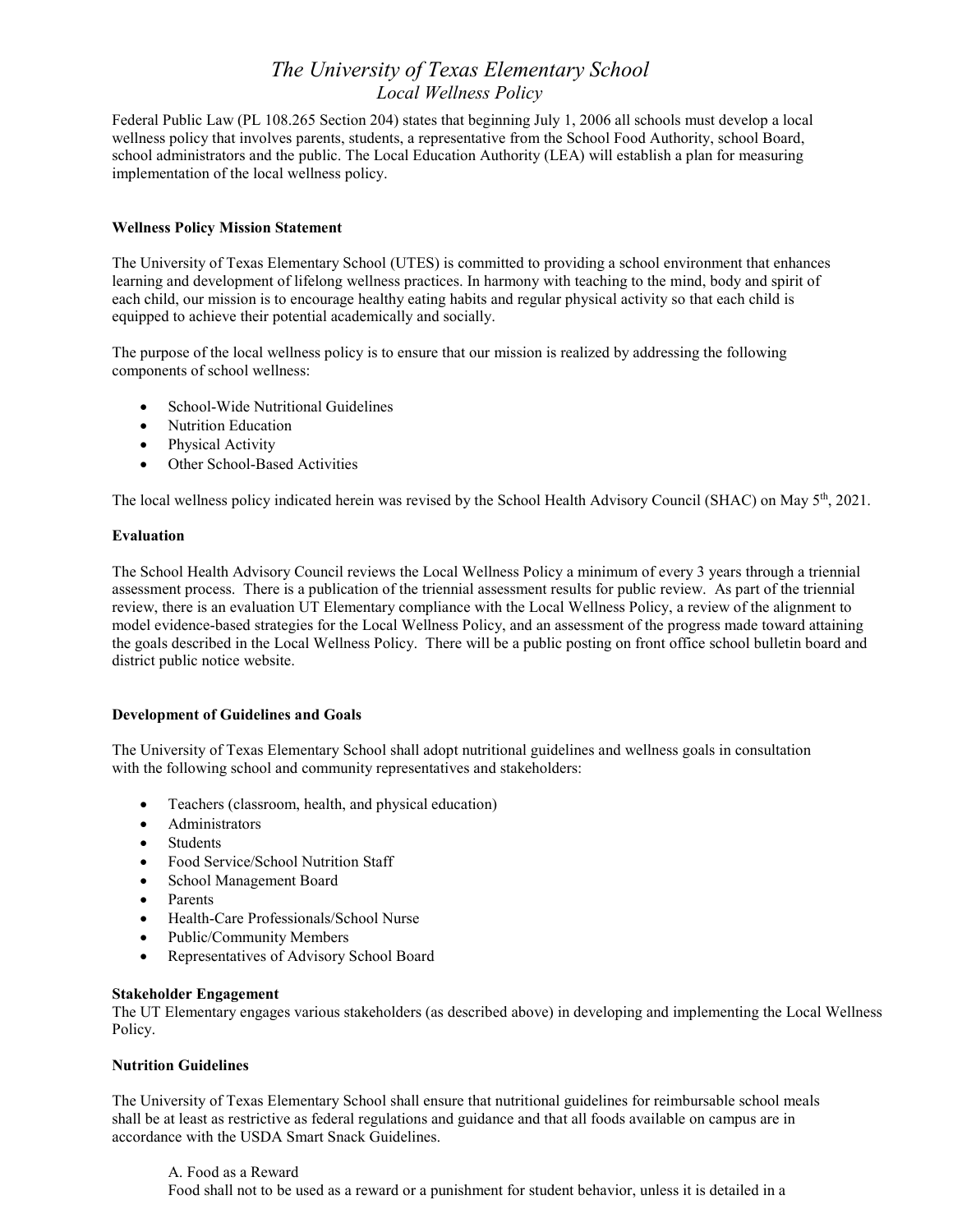student's Individualized Education Program (IEP).

#### B. Classroom Snacks and Parties

Food and beverages provided in the classroom shall comply with the fat and sugar limits of the USDA Smart Snack guidelines. Snacks may not consist of candy or dessert type items (cookies, cakes, cupcakes, pudding, ice cream, etc.) except in circumstances found in the policy exemptions.

#### C. School Related Events and Fundraisers

Healthy food and beverage options shall be included at concessions at school-related events and fundraising activities during school hours.

#### D. Foods and Beverages Sold and Provided

The nutrition guidelines of UT Elementary for reimbursable school meals and all other foods and beverages sold or marketed to students and adults during the school day shall be designed to promote student health and reduce childhood obesity and shall be as least restrictive as federal regulations and guidance.

Food and beverages provided in the classroom shall comply with the USDA Smart Snack guidelines. Snacks may not consist of candy or dessert type items (cookies, cakes, cupcakes, pudding, ice cream, etc.) except in circumstances found in the policy exemptions. For example, there are three designated exemption days.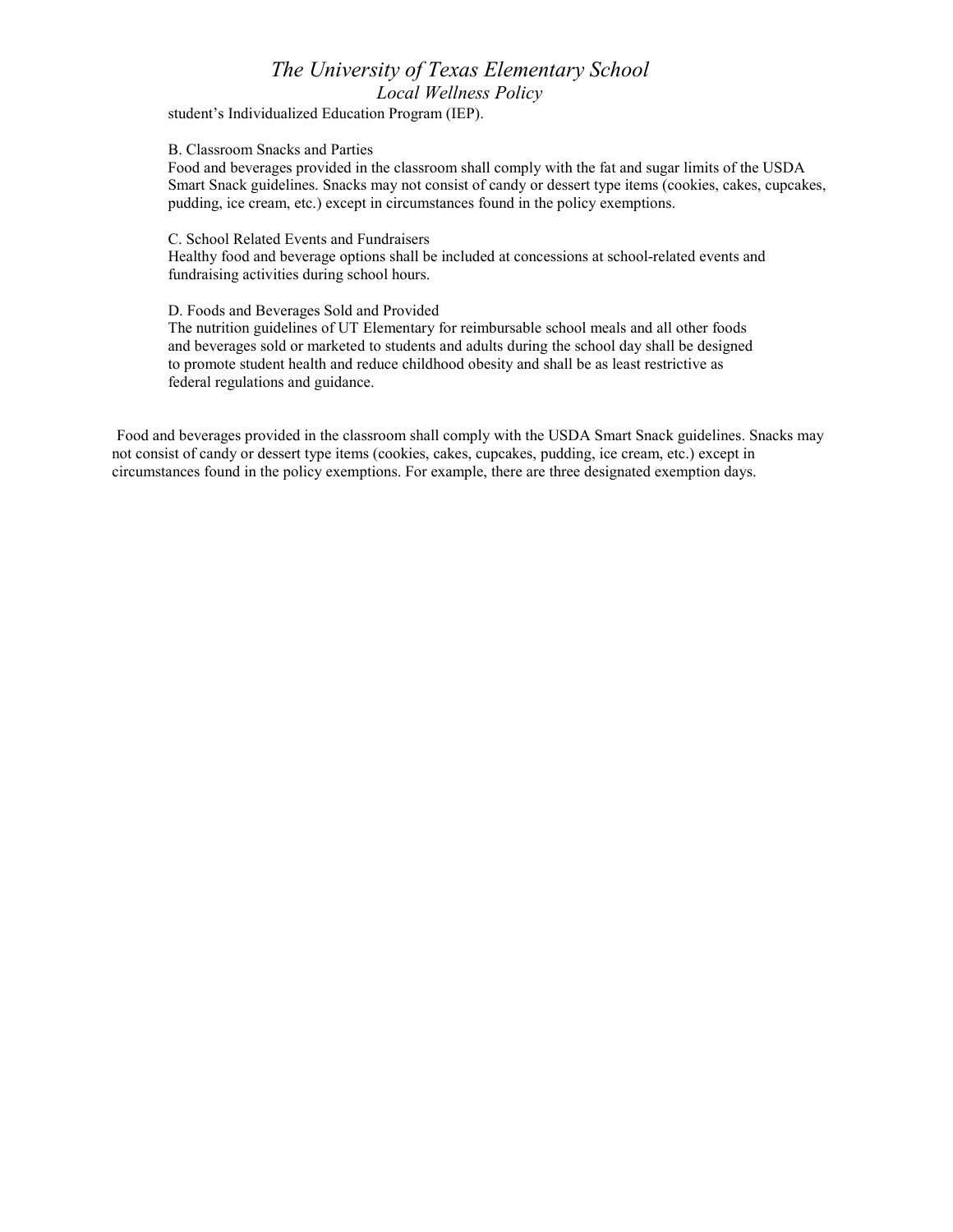To qualify as a Smart Snack, a snack or entrée must first meet the general nutrition standards. See tables below:

| <b>Food/Nutrient</b>                             | <b>Standard</b>                                                                                                                                                                                                                                                                                                                                                                                                                   | <b>Exemptions to the Standard</b>                                                                                                                                                                                                                                                                                                                                                                     |
|--------------------------------------------------|-----------------------------------------------------------------------------------------------------------------------------------------------------------------------------------------------------------------------------------------------------------------------------------------------------------------------------------------------------------------------------------------------------------------------------------|-------------------------------------------------------------------------------------------------------------------------------------------------------------------------------------------------------------------------------------------------------------------------------------------------------------------------------------------------------------------------------------------------------|
| <b>General Standard for</b><br>Competitive Food. | To be allowable, a competitive FOOD item<br>must:<br>(1) meet all of the proposed<br>competitive food nutrient                                                                                                                                                                                                                                                                                                                    | Fresh fruits and vegetables with no<br>$\bullet$<br>added ingredients except water are<br>exempt from all nutrient standards.                                                                                                                                                                                                                                                                         |
|                                                  | standards; and<br>(2) be a grain product that contains<br>50% or more whole grains by<br>weight or have whole grains as the<br>first ingredient*; or<br>(3) have as the first ingredient* one of<br>the non-grain main food groups:<br>fruits, vegetables, dairy, or protein<br>foods (meat, beans, poultry,<br>seafood, eggs, nuts, seeds, etc.); or<br>(4) be a combination food that contains<br>at least 1/4 cup fruit and/or | Canned and frozen fruits with no<br>$\bullet$<br>added ingredients except water, or<br>are packed in 100% juice, extra<br>light syrup, or light syrup are<br>exempt from all nutrient<br>standards.<br>Canned vegetables with no added<br>$\bullet$<br>ingredients except water or that<br>contain a small amount of sugar for<br>processing purposes to maintain<br>the quality and structure of the |
|                                                  | vegetable; or<br>(5) contain 10% of the Daily Value (DV)<br>of a nutrient of public health<br>concern (i.e., calcium, potassium,<br>vitamin D, or dietary fiber). Effective<br>July 1, 2016 this criterion is obsolete<br>and may not be used to qualify as a<br>competitive food.                                                                                                                                                | vegetable are exempt from all<br>nutrient standards.                                                                                                                                                                                                                                                                                                                                                  |
|                                                  | *If water is the first ingredient, the second<br>ingredient must be one of items 2, 3 or 4<br>above.                                                                                                                                                                                                                                                                                                                              |                                                                                                                                                                                                                                                                                                                                                                                                       |
| NSLP/SBP Entrée<br>Items Sold A la Carte.        | Any entrée item offered as part of the lunch<br>program or the breakfast program is exempt<br>from all competitive food standards if<br>it is sold as a competitive food on the day<br>of service or the day after service in the<br>lunch or breakfast program.                                                                                                                                                                  |                                                                                                                                                                                                                                                                                                                                                                                                       |
| <b>Sugar-Free Chewing</b><br>Gum                 | Sugar-free chewing gum is exempt from all<br>competitive food standards.                                                                                                                                                                                                                                                                                                                                                          |                                                                                                                                                                                                                                                                                                                                                                                                       |
| Grain Items                                      | Acceptable grain items must include 50% or<br>more whole grains by weight, or have whole<br>grains as the first ingredient.                                                                                                                                                                                                                                                                                                       |                                                                                                                                                                                                                                                                                                                                                                                                       |
| <b>Total Fats</b>                                | Acceptable food items must have ≤ 35%<br>calories from total fat as served.                                                                                                                                                                                                                                                                                                                                                       | Reduced fat cheese (including part-<br>$\bullet$<br>skim mozzarella) is exempt from<br>the total fat standard.<br>Nuts and seeds and nut/seed<br>$\bullet$<br>butters are exempt from the total<br>fat standard.                                                                                                                                                                                      |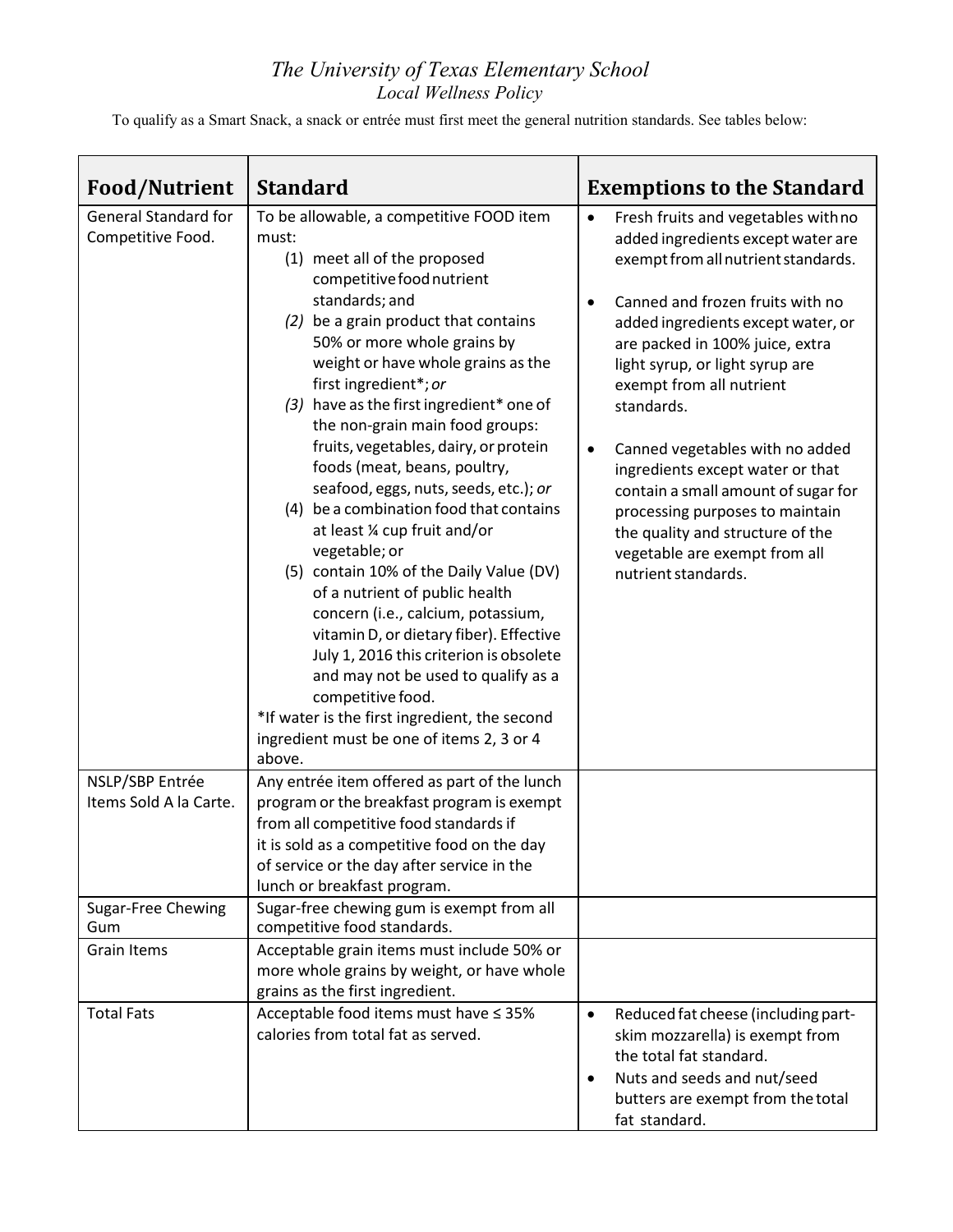| <b>Food/Nutrient</b>  | <b>Standard</b>                                                                 | <b>Exemptions to the Standard</b>                                                                                                                                                                                                                                                                                                                                                                                                                               |
|-----------------------|---------------------------------------------------------------------------------|-----------------------------------------------------------------------------------------------------------------------------------------------------------------------------------------------------------------------------------------------------------------------------------------------------------------------------------------------------------------------------------------------------------------------------------------------------------------|
|                       |                                                                                 | Products consisting of only dried<br>$\bullet$<br>fruit with nuts and/or seeds with no<br>added nutritive sweeteners or fats<br>are exempt from the total fat<br>standard.                                                                                                                                                                                                                                                                                      |
|                       |                                                                                 | Seafood with no added fat is exempt<br>$\bullet$<br>from the total fat standard.                                                                                                                                                                                                                                                                                                                                                                                |
|                       |                                                                                 | Combination products are not exempt<br>and must meet all the nutrient<br>standards.                                                                                                                                                                                                                                                                                                                                                                             |
| <b>Saturated Fats</b> | Acceptable food items must have < 10%<br>calories from saturated fat as served. | Reduced fat cheese (including part-<br>$\bullet$<br>skim mozzarella) is exempt from the<br>saturated fat standard.                                                                                                                                                                                                                                                                                                                                              |
|                       |                                                                                 | Nuts and seeds and nut/seed butters<br>$\bullet$<br>are exempt from the saturated fat<br>standard.                                                                                                                                                                                                                                                                                                                                                              |
|                       |                                                                                 | Products consisting of only dried<br>$\bullet$<br>fruit with nuts and/or seeds with no<br>added nutritive sweeteners or fats<br>are exempt from the saturated fat<br>standard.                                                                                                                                                                                                                                                                                  |
|                       |                                                                                 | Combination products are not exempt<br>and must meet all the nutrient<br>standards.                                                                                                                                                                                                                                                                                                                                                                             |
| <b>Trans Fats</b>     | Zero grams of trans fat as served ( $\leq 0.5$ g<br>per portion).               |                                                                                                                                                                                                                                                                                                                                                                                                                                                                 |
| Sugar                 | Acceptable food items must have ≤ 35% of<br>weight from total sugar as served.  | Dried whole fruits or vegetables;<br>$\bullet$<br>dried whole fruit or vegetable<br>pieces; and dehydrated fruits or<br>vegetables with no added nutritive<br>sweeteners are exempt from the<br>sugar standard.<br>Dried whole fruits, or pieces, with<br>$\bullet$<br>nutritive sweeteners that are<br>required for processing and/or<br>palatability purposes (i.e.,<br>cranberries, tart cherries, or<br>blueberries) are exempt from the<br>sugar standard. |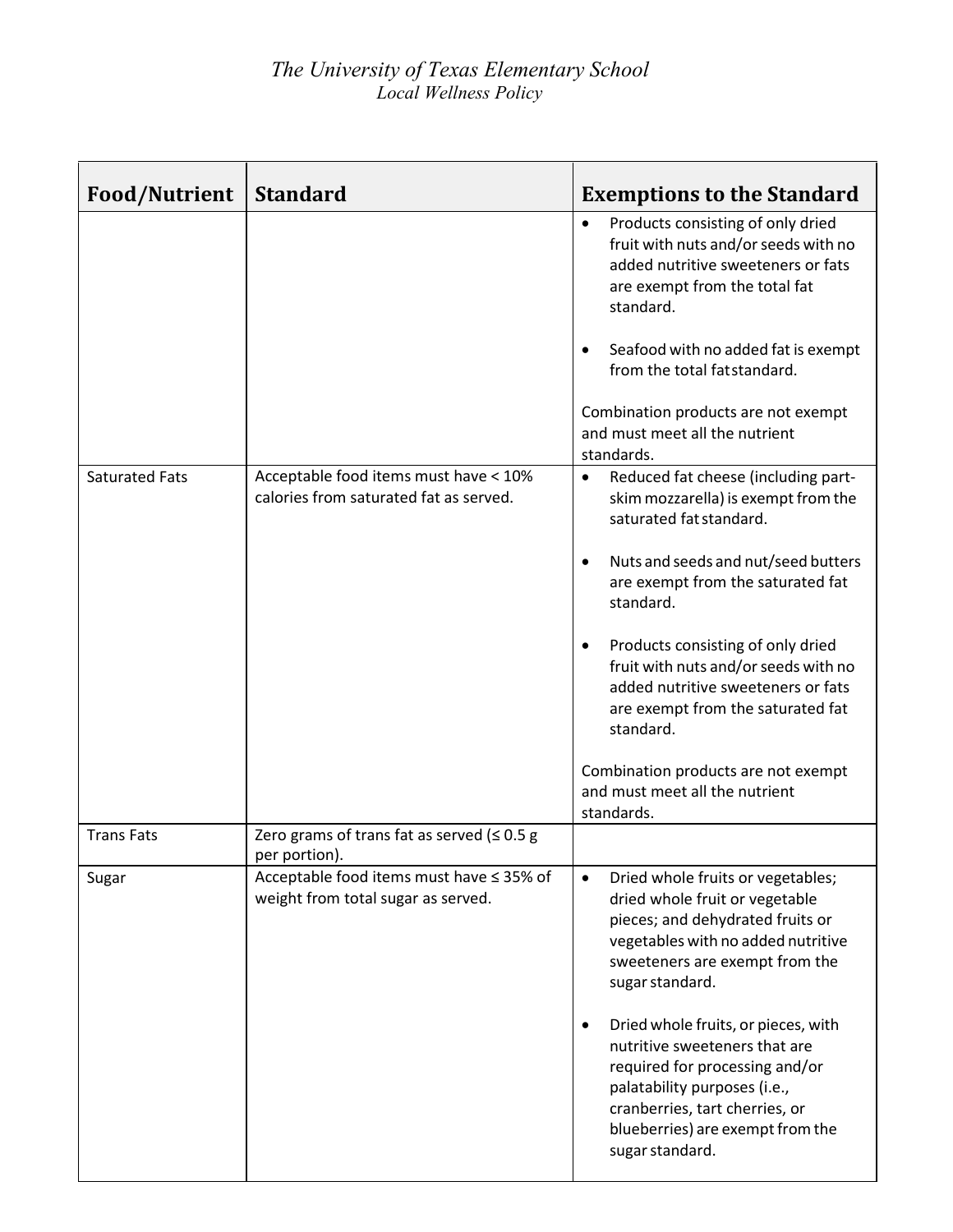| <b>Food/Nutrient</b> | <b>Standard</b>                                                                                                                                                                                                                                                                                         | <b>Exemptions to the Standard</b>                                                                                                                                             |  |  |
|----------------------|---------------------------------------------------------------------------------------------------------------------------------------------------------------------------------------------------------------------------------------------------------------------------------------------------------|-------------------------------------------------------------------------------------------------------------------------------------------------------------------------------|--|--|
|                      |                                                                                                                                                                                                                                                                                                         | Products consisting of only exempt<br>$\bullet$<br>dried fruit with nuts and/or seeds<br>with no added nutritive sweeteners<br>or fats are exempt from the sugar<br>standard. |  |  |
| Sodium               | Snack items and side dishes sold a la carte: ≤<br>230 mg sodium per item as served. Effective<br>July 1, 2016 snack items and side dishes sold<br>a la carte must be: ≤200 mg sodium per<br>item as served, including any added<br>accompaniments.<br>Entrée items sold a la carte: ≤480 mg             |                                                                                                                                                                               |  |  |
|                      | sodium per item as served, including any<br>added accompaniments.                                                                                                                                                                                                                                       |                                                                                                                                                                               |  |  |
| Calories             | Snack items and side dishes sold a la carte: ≤<br>200 calories per item as served, including<br>any added accompaniments.                                                                                                                                                                               |                                                                                                                                                                               |  |  |
|                      | Entrée items sold a la carte: ≤350 calories<br>per item as served including any added<br>accompaniments.                                                                                                                                                                                                | Entrée items served as an NSLP or<br>$\bullet$<br>SBP entrée are exempt on the day of<br>or day after service in the program<br>meal.                                         |  |  |
| Accompaniments       | Use of accompaniments is limited when<br>competitive food is sold to students in<br>school. The accompaniment must be<br>included in the nutrient profile as part of<br>the food item served and meet all proposed<br>standards.                                                                        |                                                                                                                                                                               |  |  |
| Caffeine             | Elementary and Middle School: foods and<br>beverages must be caffeine-free with the<br>exception of trace amounts of naturally<br>occurring caffeine substances.                                                                                                                                        |                                                                                                                                                                               |  |  |
|                      | High School: foods and beverages may<br>contain caffeine.                                                                                                                                                                                                                                               |                                                                                                                                                                               |  |  |
| <b>Beverages</b>     |                                                                                                                                                                                                                                                                                                         |                                                                                                                                                                               |  |  |
| <b>Beverages</b>     | <b>Elementary School</b><br>Plain water or plain carbonated water<br>$\bullet$<br>(no size limit);<br>Low fat milk, unflavored (≤8 fl oz);<br>$\bullet$<br>Non fat milk, flavored or unflavored (≤8<br>$\bullet$<br>fl oz), including nutritionally equivalent<br>milk alternatives as permitted by the |                                                                                                                                                                               |  |  |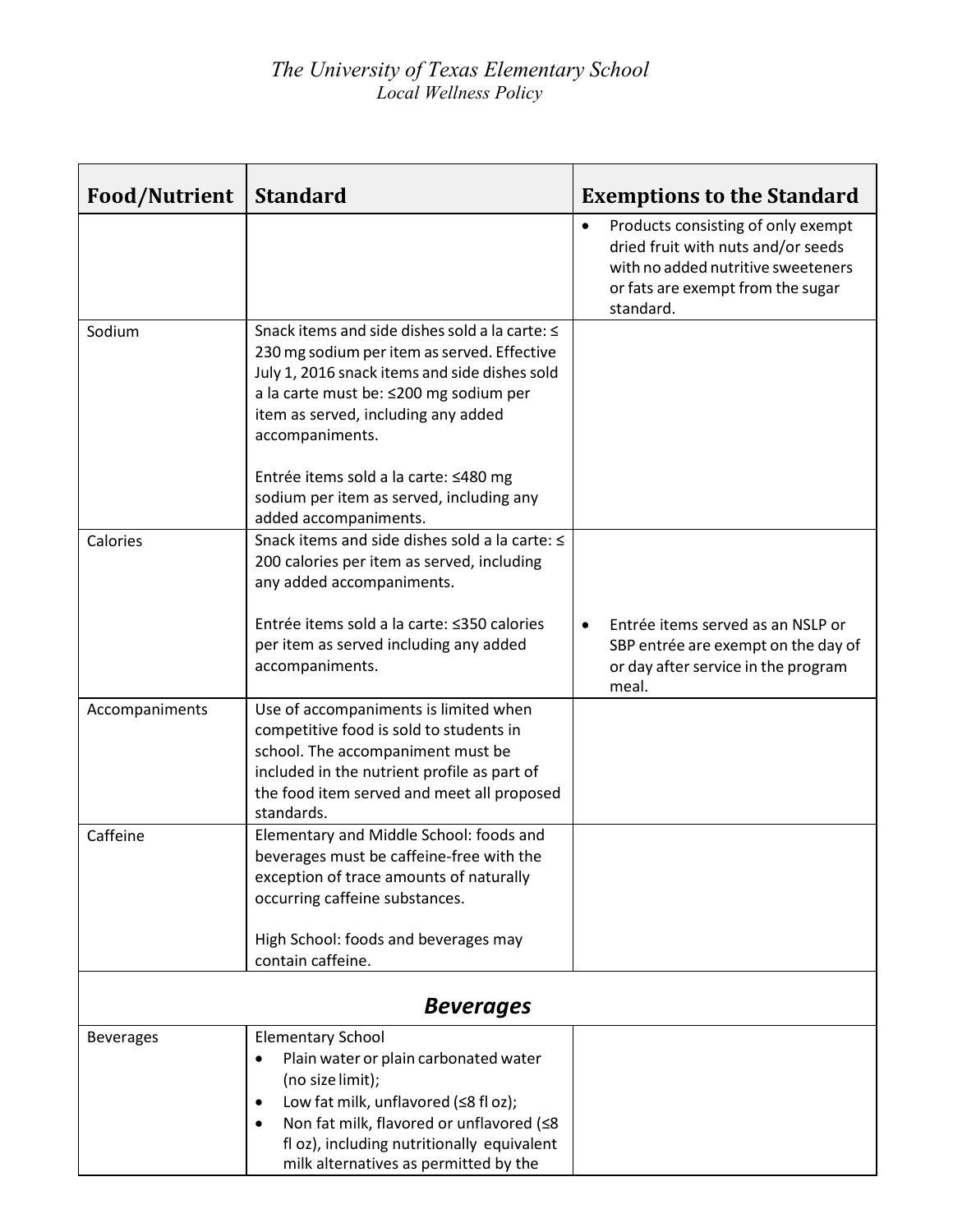*The University of Texas Elementary School Local Wellness Policy*

| <b>Food/Nutrient</b> | <b>Standard</b>                                                                                                                                                                                                                                                                                                                                                                                                                                                                                                                                                                                              | <b>Exemptions to the Standard</b> |
|----------------------|--------------------------------------------------------------------------------------------------------------------------------------------------------------------------------------------------------------------------------------------------------------------------------------------------------------------------------------------------------------------------------------------------------------------------------------------------------------------------------------------------------------------------------------------------------------------------------------------------------------|-----------------------------------|
|                      | school meal requirements;<br>100% fruit/vegetable juice (≤8 fl oz);<br>$\bullet$<br>and<br>100% fruit/vegetable juice diluted with<br>$\bullet$<br>water (with or without carbonation),<br>and no added sweeteners (≤8 fl oz).                                                                                                                                                                                                                                                                                                                                                                               |                                   |
|                      | Middle School<br>Plain water or plain carbonated water<br>٠<br>(no size limit);<br>Low-fat milk, unflavored (≤12 fl oz);<br>٠<br>Non-fat milk, flavored or unflavored<br>$\bullet$<br>(≤12 fl oz), including nutritionally<br>equivalent milk alternatives as<br>permitted by the school meal<br>requirements;<br>100% fruit/vegetable juice (≤12 fl oz);<br>٠<br>and<br>100% fruit/vegetable juice diluted with<br>water (with or without carbonation),<br>and no added sweeteners (≤12 fl oz).                                                                                                             |                                   |
|                      | <b>High School</b><br>Plain water or plain carbonated water<br>(no size limit);<br>Low-fat milk, unflavored (≤12 fl oz);<br>٠<br>Non-fat milk, flavored or unflavored<br>$\bullet$<br>(≤12 fl oz), including nutritionally<br>equivalent milk alternatives as<br>permitted by the school meal<br>requirements;<br>100% fruit/vegetable juice (≤12 fl oz);<br>$\bullet$<br>100% fruit/vegetable juice diluted with<br>$\bullet$<br>water (with or without carbonation),<br>and no added sweeteners (≤12 fl oz);<br>Other flavored and/or carbonated<br>$\bullet$<br>beverages (≤20 fl oz) that are labeled to |                                   |
|                      | contain ≤5 calories per 8 fl oz, or ≤10<br>calories per 20 fl oz; and<br>Other flavored and/or carbonated<br>$\bullet$<br>beverages (≤12 fl oz) that are labeled to<br>contain ≤40 calories per 8 fl oz, or ≤60<br>calories per 12 fl oz.                                                                                                                                                                                                                                                                                                                                                                    |                                   |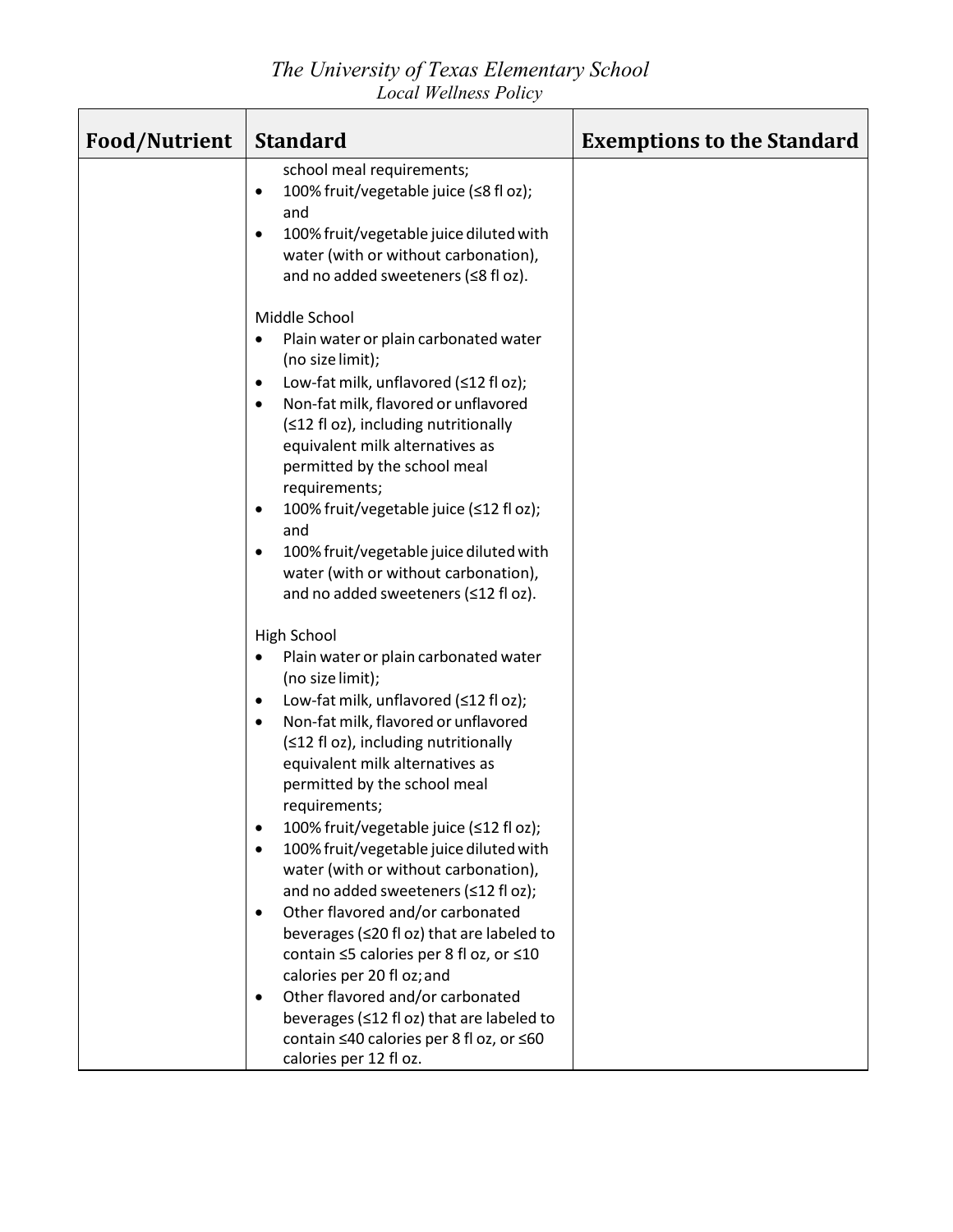## **UTES Nutritional Guidelines**

In an effort to promote good health and nutrition, the Management Board has approved the following Nutritional Guidelines to be enforced in the 2020-2021 school year.

- Foods with Minimum Nutritional Value (FMNV) are restricted during the school day from 7:20 am until 3:30 pm. This includes candy, gum, soda and popsicles (unless they contain fruit juice).
- Competitive foods are restricted during breakfast and lunch periods. Fried foods such as French fries and fried chips are restricted to once a week. Chips are restricted during breakfast. This would include fries in a "Happy Meal" type lunch. We recommend juice or milk for the drink option for these types of meals. The school may decide on three school events to be designated as a special time for consuming FMNV.
- The school supports the USDA Smart Snack guidelines.
- Campus approved field trips and 2 holiday events are exempt from the nutrition policy.

#### **Nutrition Education**

The University of Texas Elementary School shall implement, in accordance with Texas Education Code 38.014 and 28.002, a coordinated school health program with a nutrition education component and shall use health course curriculum that emphasizes the importance of proper nutrition.

In addition, the University of Texas Elementary School establishes the following goals for nutrition education:

- The staff responsible for nutrition education shall be adequately prepared and participate regularly in professional development activities to effectively deliver an accurate nutrition education program as planned. Preparation and professional development activities will provide basic knowledge of nutrition, combined with skill practice in program-specific activities and instructional techniques and strategies designed to promote healthy eating habits.
- All members of the coordinated school health program team, including teachers, food service staff, parents, and administrators shall be trained yearly to properly implement the selected coordinated school health program, including its nutrition education piece.
- The school cafeteria shall serve as a "learning laboratory" to allow students to applycritical thinking skills taught in the classroom.
- Nutrition education shall involve sharing information with families and the broader community to positively impact students and the health of the community.
- Faculty, staff, and administrators shall strive to be appropriate role models for students and demonstrate healthy eating habits.

## **Physical Education and Activity**

*It is the unique role of quality physical education programs to develop the health-related fitness, physical competence, and cognitive understanding about physical activity for all students so that they can adopt healthy and physically active lifestyles. National Association for Sport and Physical Education*

To ensure a healthy future, our children shall be taught the importance of daily physical activity for good health and the physical skills that will allow them to participate in physical activity for a lifetime. In addition, they deserve to experience the personal enjoyment that can come from being physically active. Therefore, physical education classes at our school shall allow students sufficient activity time for health-related fitness, will teach them a variety of skills so they are capable of participating in an assortment of lifetime physical activities, and will allow students to experience the implicit fun and enjoyment that can come from leading a healthy, active lifestyle.

The National Association for Sport and Physical Education (NASPE) and the Texas Essential Knowledge and Skills (TEKS) for Physical Education provide the curricular framework for our program.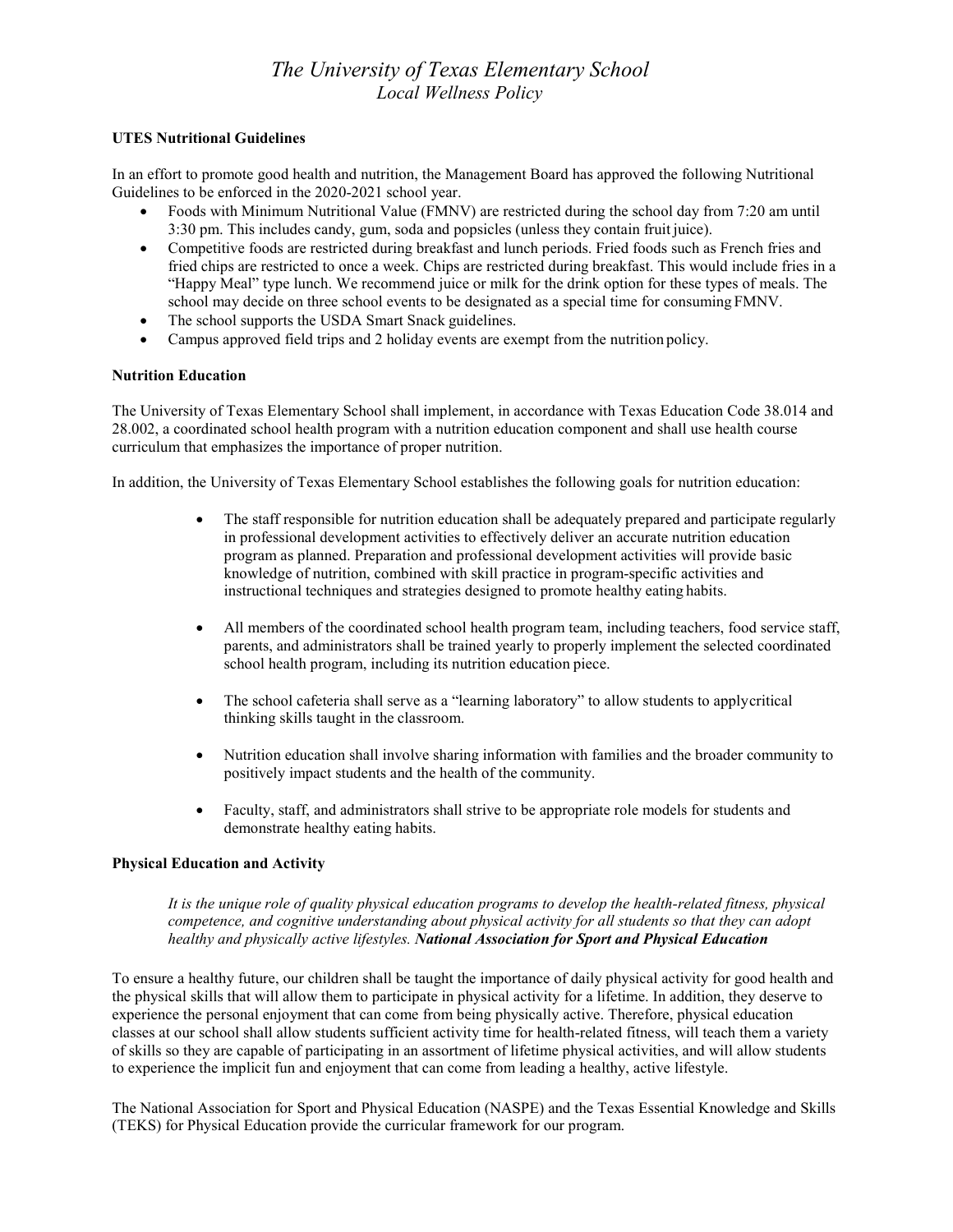Physical activities, lessons, and teaching strategies shall come from established programs in the physical education curriculum to provide students with maximal opportunities to be physically active, practice skills, and connect this learning to principles of good health and positive nutrition.

The University of Texas Elementary School shall implement, in accordance with education code 38.014, a coordinated school health program with physical education and physical activity components and shall offer at least the required amount of physical activity for all grade levels.

In addition, the University of Texas Elementary School establishes the following goals for physical activity:

- Time allotted for physical activity will be consistent with research, national and state standards. For example, the National Association for Sport and Physical Education includes recommendations for at least 60 minutes and up to several hours of physical activity per day for children 5 to 12 years of age. Children should have several opportunities for physical activity lasting 15 minutes or more approximately every two hours, especially during the daytime hours.
- Physical activity shall be integrated across curricula and throughout the school day. Movement may be made part of science, math, social studies and language arts.
- Policies ensure that state-certified physical education instructors teach all physical education classes.
- Policies ensure that physical education classes have a student/teacher ratio similar to other classes.
- A minimum of one daily recess period shall be provided, which is not used as a punishment or a reward.
- Adequate equipment shall be available for all students to participate in physical education.
- Students, parents, and community members shall be educated about the importance of moderate to vigorous physical activity and students shall be encouraged to participate in recreational physical activities outside of the normal school day.
- Faculty, staff, and administrators shall strive to be appropriate role models for students and demonstrate active lifestyles.

## **Marketing Strategy**

The University of Texas Elementary School does not market any outside beverages or foods nor are there any vending machines on campus. The UT Elementary does not anticipate conducting any marketing of outside food or beverages in the future.

#### **Other School Based and Community Based Activities**

The University of Texas Elementary School shall consider the guidelines and goals of the local wellness policy when planning any school-based activities, including school events, field trips, and assemblies, to ensure that a consistent message is communicated to students in all school contexts.

In addition, the University of Texas Elementary School shall offer special school-wide events that explicitly promote student, parent, staff, and community wellness.

#### **Implementation**

The Chairperson of the School Health Advisory Council shall supervise the implementation of the local wellness policy and shall develop a tool for evaluating the degree of execution in each of the wellness component areas. A full evaluation of wellness policy compliance shall be performed annually by the SHAC and shall be reported to the Principal/CEO.